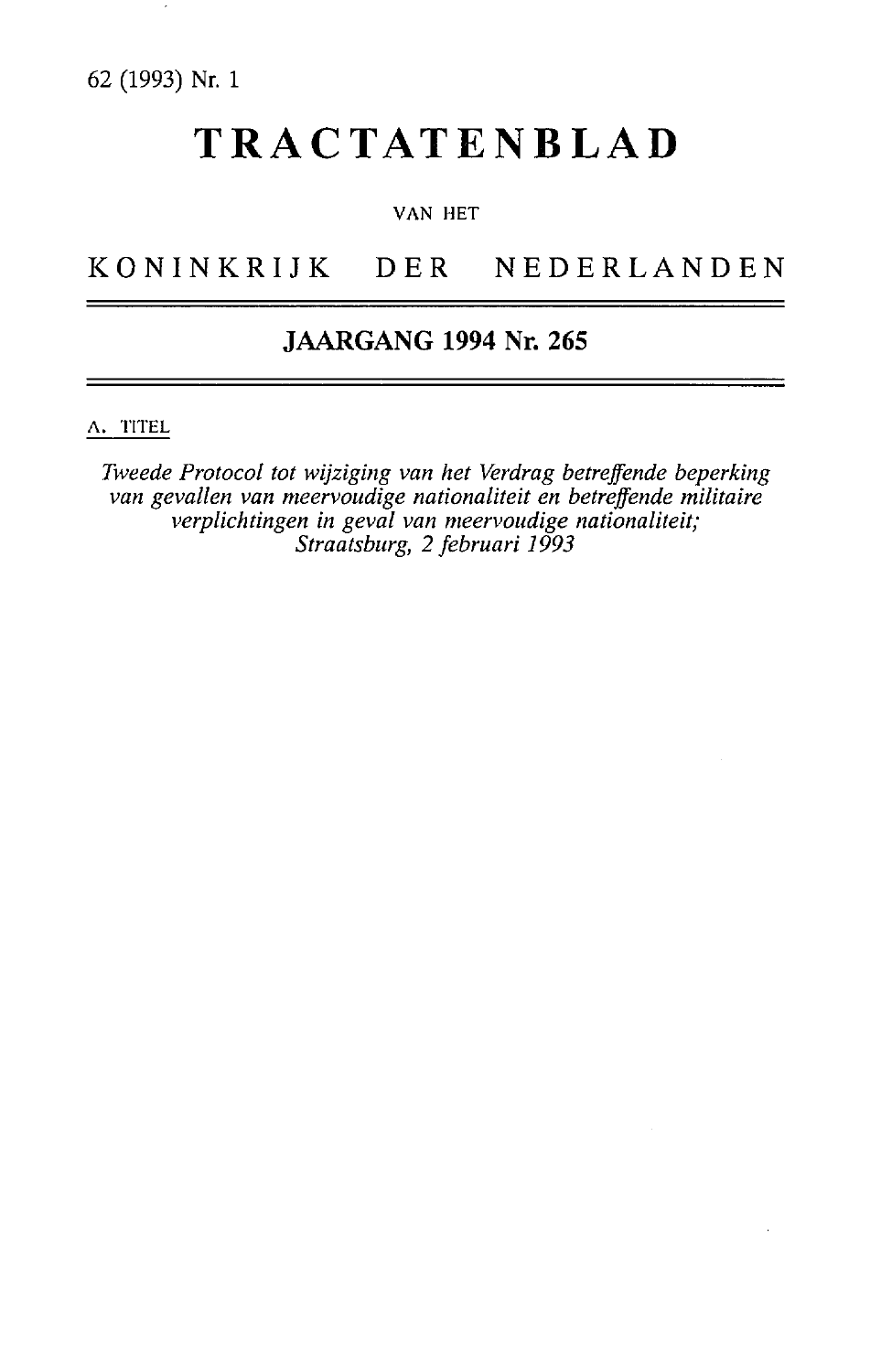#### B. TEKST

#### **Second Protocol amending the Convention on the Reduction of Cases of Multiple Nationality and Military Obligations in Cases of Multiple Nationality**

The member States of the Council of Europe, signatory to this Protocol,

Having found it necessary to amend Chapter I of the Convention on the Reduction of Cases of Multiple Nationality and Military Obligations in Cases of Multiple Nationality, signed in Strasbourg on 6 May 1963, hereinafter referred to as the "Convention";

Considering the large number of migrants who have settled permanently in the member States of the Council of Europe and the need to complete their integration, particularly in the case of second-generation migrants, in the host State, through the acquisition of the nationality of that State;

Considering the large number of mixed marriages in member States and the need to facilitate acquisition by one spouse of the nationality of the other spouse and the acquisition by their children of the nationality of both parents, in order to encourage unity of nationality within the same family;

Considering that conservation of the nationality of origin is an important factor in achieving these objectives, having regard to Resolutions (77) 12 and 13 of the Council of Europe on the nationality of spouses of different nationalities and nationality of children born in wedlock as well as to developments in the relevant legislation of member States,

Have agreed as follows:

# Article 1

In Article 1 of the Convention three new paragraphs are added as follows:

"5. Notwithstanding the provisions of paragraphs 1 and, where applicable, 2 above, where a national of a Contracting Party acquires the nationality of another Contracting Party on whose territory either he was born and is resident, or has been ordinarily resident for a period of time beginning before the age of 18, each of these Parties may provide that he retains the nationality of origin.

6. Notwithstanding the provisions of paragraphs 1 and, where applicable, 2 and 5 above, in cases of marriage between nationals of different Contracting Parties, each of these Parties may provide that the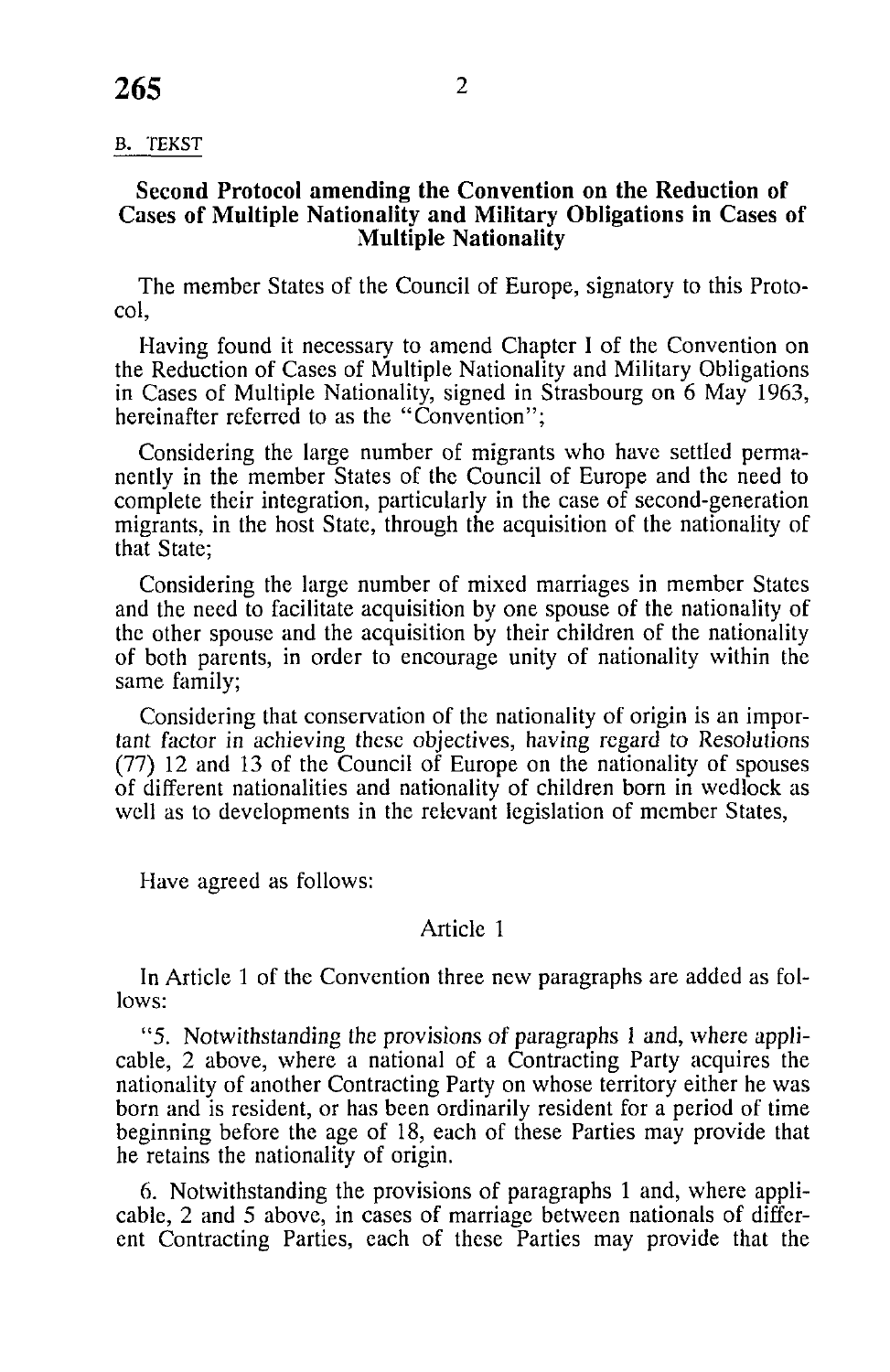# **Deuxième Protocole portant modification à la Convention sur la réduction des cas de pluralité de nationalités et sur les obligations militaires en cas de pluralité de nationalités**

Les Etats membres du Conseil de l'Europe, signataires du présent Protocole,

Ayant estimé nécessaire de modifier le chapitre Ier de la Convention sur la réduction des cas de pluralité de nationalités et sur les obligations militaires en cas de pluralité de nationalités, signée à Strasbourg le 6 mai 1963, ci-après dénommée «la Convention»;

Considérant le nombre important de migrants établis de manière permanente dans les Etats membres du Conseil de l'Europe et la nécessité d'achever leur intégration, notamment celle des migrants de la deuxième génération, dans l'Etat d'accueil par l'acquisition de la nationalité de cet Etat;

Considérant le nombre important de mariages mixtes dans les Etats membres et la nécessité de faciliter l'acquisition par l'un des conjoints de la nationalité de l'autre conjoint et l'acquisition par leurs enfants de la nationalité des deux parents, afin d'encourager l'unité de la nationalité au sein d'une même famille;

Considérant que la conservation de la nationalité d'origine est un facteur important pour la réalisation de ces objectifs, compte tenu des Résolutions (77) 12 et 13 du Conseil de l'Europe concernant la nationalité des conjoints de nationalités différentes et la nationalité des enfants nés dans le mariage, ainsi que de l'évolution des législations nationales des Etats membres en la matière,

Sont convenus de ce qui suit:

# Article 1

A l'article 1<sup>er</sup> de la Convention, il est ajouté trois paragraphes libellés comme suit:

«5. Nonobstant les dispositions du paragraphe 1 et, quand il est applicable, du paragraphe 2 ci-dessus, lorsqu'un ressortissant d'une Partie contractante acquiert la nationalité d'une autre Partie contractante sur le territoire de laquelle soit il est né et y réside, soit y a résidé habituellement pendant une période commençant avant l'âge de 18 ans, chacune de ces Parties peut prévoir qu'il conserve sa nationalité d'origine.

6. Nonobstant les dispositions du paragraphe 1 et, quand ils sont applicables, des paragraphes 2 et 5 ci-dessus, en cas de mariage entre ressortissants de Parties contractantes différentes, chacune de ces Parties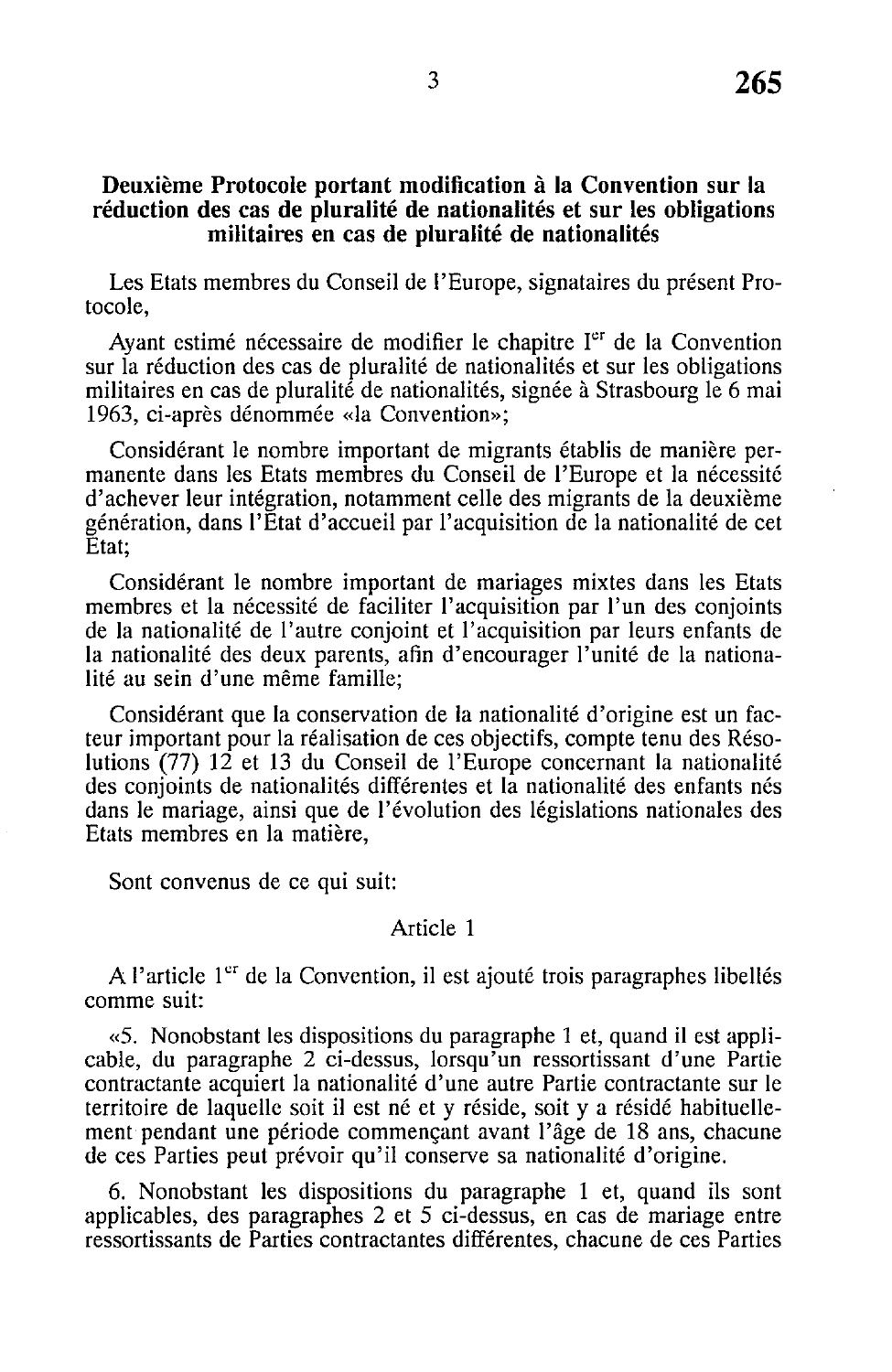spouse, who acquires of his or her own free will the nationality of the other spouse, retains the nationality of origin.

7. Notwithstanding the provisions of paragraph 2 above, where applicable, when a national of a Contracting Party who is a minor and whose parents are nationals of different Contracting Parties acquires the nationality of one of his parents, each of these Parties may provide that he retains the nationality of origin."

#### Article 2

The provisions of Article 4 of the Convention shall not apply to matters covered by this Protocol.

# Article 3

1. In relations between States Parties to the Convention applying the provisions of Chapter I thereof and which are also Parties to this Protocol, Chapter I of the Convention shall be applicable:

a. as modified by this Protocol; or

b. where the States concerned are also Parties to the Protocol of 24 November 1977 amending the Convention, as modified by the said Protocol and this Protocol.

2. In relations between States Parties to the Convention applying the provisions of Chapter I thereof, Parties to this Protocol, and States Parties to the Convention applying the provisions of Chapter I thereof without being Parties to this Protocol, Chapter I of the Convention shall be applicable:

a. in its original form; or

b. where the States concerned are also Parties to the Protocol of 24 November 1977 amending the Convention, as modified by the said Protocol.

## Article 4

1. This Protocol shall be open to signature by the member States of the Council of Europe signatories to the Convention, which may express their consent to be bound by:

a. signature without reservation in respect of ratification, acceptance or approval;

b. signature with reservation in respect of ratification, acceptance or approval, followed by ratification, acceptance or approval.

2. No member State of the Council of Europe shall sign without reservation as to ratification, acceptance or approval, or deposit an instrument of ratification, acceptance or approval, unless it is already or becomes simultaneously a Contracting State to the Convention and under the condition that it applies the provisions of Chapter 1 of that Convention.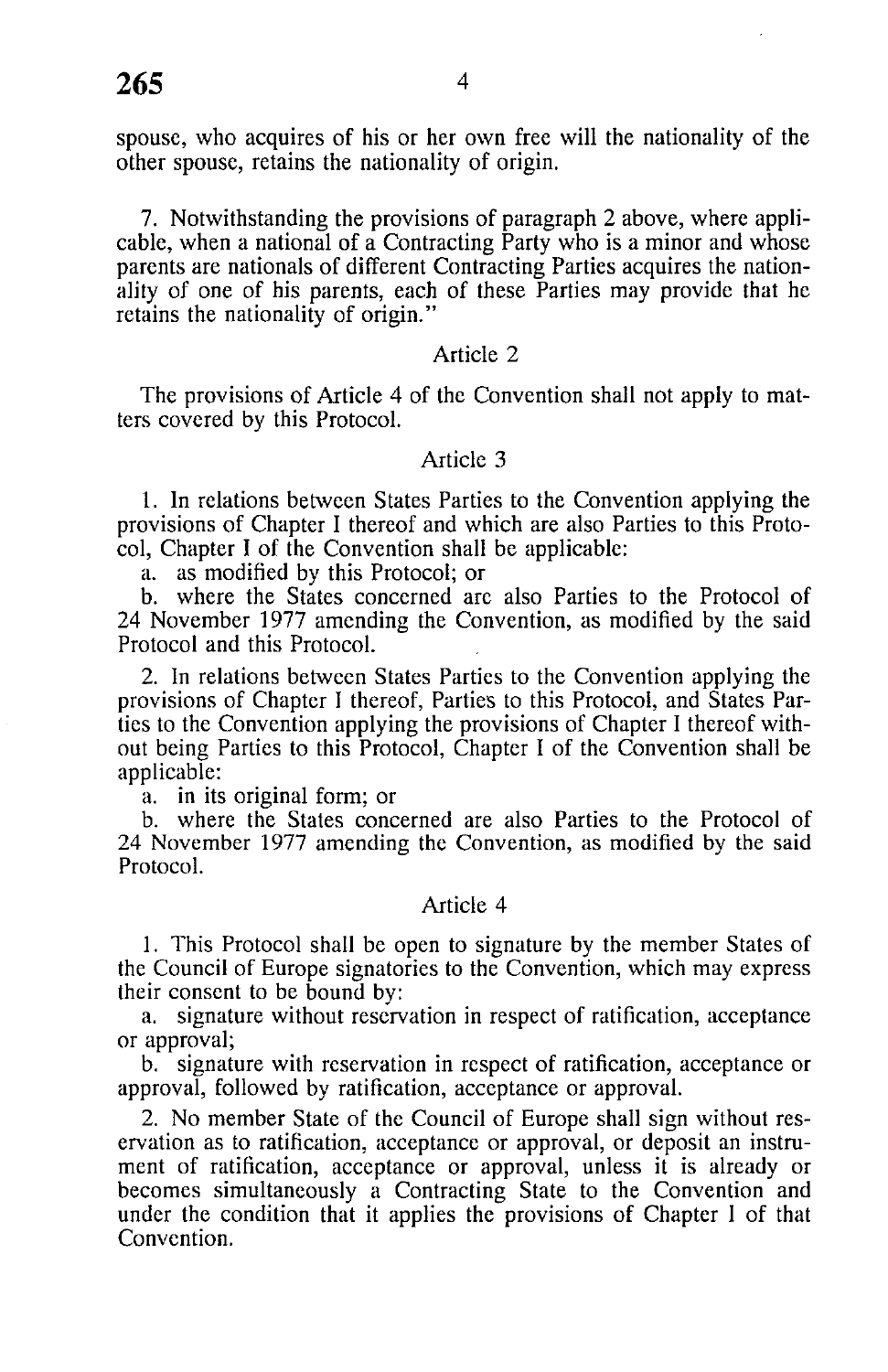peut prévoir que le conjoint qui acquiert la nationalité de l'autre conjoint, à la suite d'une manifestation expresse de volonté, conserve sa nationalité d'origine.

7. Nonobstant les dispositions du paragraphe 2 ci-dessus quand il est applicable, lorsqu'un ressortissant mineur d'une Partie contractante dont les parents sont des ressortissants de Parties contractantes différentes acquiert la nationalité de l'un de ses parents, chacune de ces Parties peut prévoir qu'il conserve sa nationalité d'origine.»

# Article 2

Les dispositions de l'article 4 de la Convention ne s'appliquent pas aux situations visées par le présent Protocole.

#### Article 3

Dans les relations entre Etats parties à la Convention qui appliquent les dispositions du chapitre I<sup>er</sup> de celle-ci et qui sont également Parties au présent Protocole, le chapitre l<sup>er</sup> de la Convention est applicable:

a. dans sa teneur modifiée par le présent Protocole; ou

b. lorsque les Etats en relation sont aussi Parties au Protocole du 24 novembre 1977 portant modification à la Convention, dans sa teneur modifiée par ledit Protocole et par le présent Protocole.

2. Dans les relations entre Etats parties à la Convention qui appliquent les dispositions du chapitre l<sup>er '</sup>de celle-ci, Parties au présent Protocole, d'une part, et Etats parties à la Convention qui appliquent les dispositions du chapitre I<sup>er</sup> de celle-ci sans être Parties au présent Protocole, de l'autre, le chapitre I<sup>er</sup> de la Convention est applicable:

a. dans sa teneur initiale; ou

b. lorsque les Etats en relation sont aussi Parties au Protocole du 24 novembre 1977 portant modification à la Convention, dans sa teneur modifiée par ledit Protocole.

# Article 4

1. Le présent Protocole est ouvert à la signature des Etats membres du Conseil de l'Europe signataires de la Convention, qui peuvent exprimer leur consentement à être liés par:

a. la signature sans réserve de ratification, d'acceptation ou d'approbation;

b. la signature sous réserve de ratification, d'acceptation ou d'approbation, suivie de ratification, d'acceptation ou d'approbation.

2. Un Etat membre du Conseil de l'Europe ne peut signer sans réserve de ratification, d'acceptation ou d'approbation, ou déposer un instrument de ratification, d'acceptation ou d'approbation s'il n'est pas déjà ou s'il ne devient pas simultanément Etat contractant à la Convention, et à condition d'appliquer les dispositions du chapitre Ier de la Convention.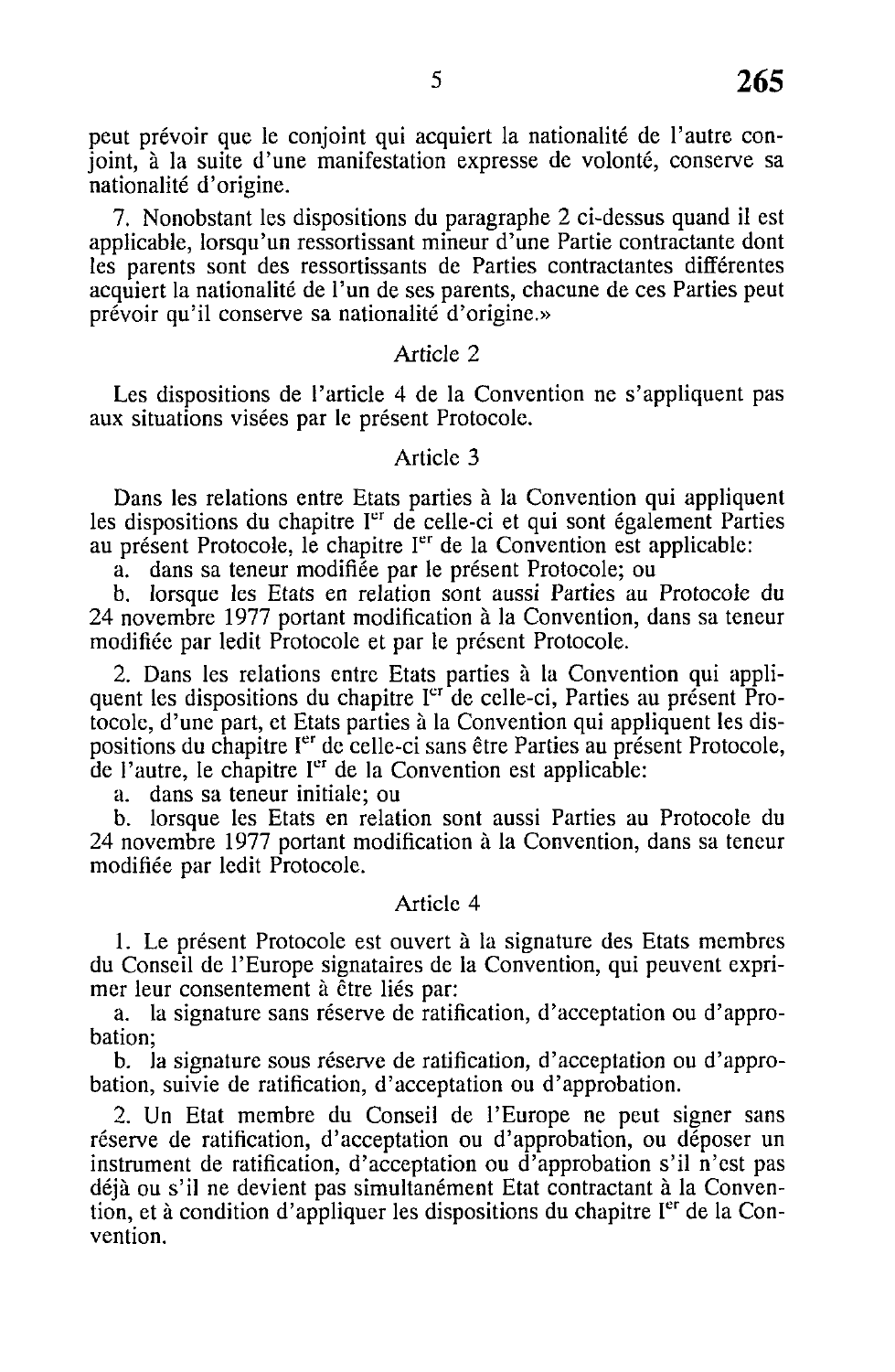3. Instruments of ratification, acceptance or approval shall be deposited with the Secretary General of the Council of Europe.

# Article 5

1. This Protocol shall enter into force one month after the date on which two member States of the Council of Europe, Contracting States to the Convention, have expressed their consent to be bound by this Protocol in accordance with the provisions of Article 4.

2. In respect of any other member State which subsequently expresses its consent to be bound by it, this Protocol shall enter into force one month after the date of signature or the deposit of the instrument of ratification, acceptance or approval.

#### Article 6

1. After this Protocol has entered into force, any State which acceded to the Convention may accede to this Protocol provided that such State has accepted the provisions of Chapter I of the Convention.

2. Any State which is not a member of the Council of Europe invited to accede to the Convention shall be considered as having been invited also to accede to this Protocol, provided that it has accepted the provisions of Chapter I of this Convention.

3. In respect of any acceding State, the Protocol shall enter into force one month after the date of deposit of the instrument of accession with the Secretary General of the Council of Europe.

#### Article 7

1. Any Party may, at any time, denounce this Protocol by means of a notification addressed to the Secretary General of the Council of Europe.

2. Such denunciation shall become effective one year after the date of receipt of the notification by the Secretary General.

3. Denunciation of the Convention implies ipso jure the denunciation of this Protocol.

## Article 8

No reservation may be made in respect of the provisions of this Protocol.

# Article 9

The Secretary General of the Council of Europe shall notify the member States of the Council of Europe and the governments of any State which has acceded or has been invited to accede to the Convention of: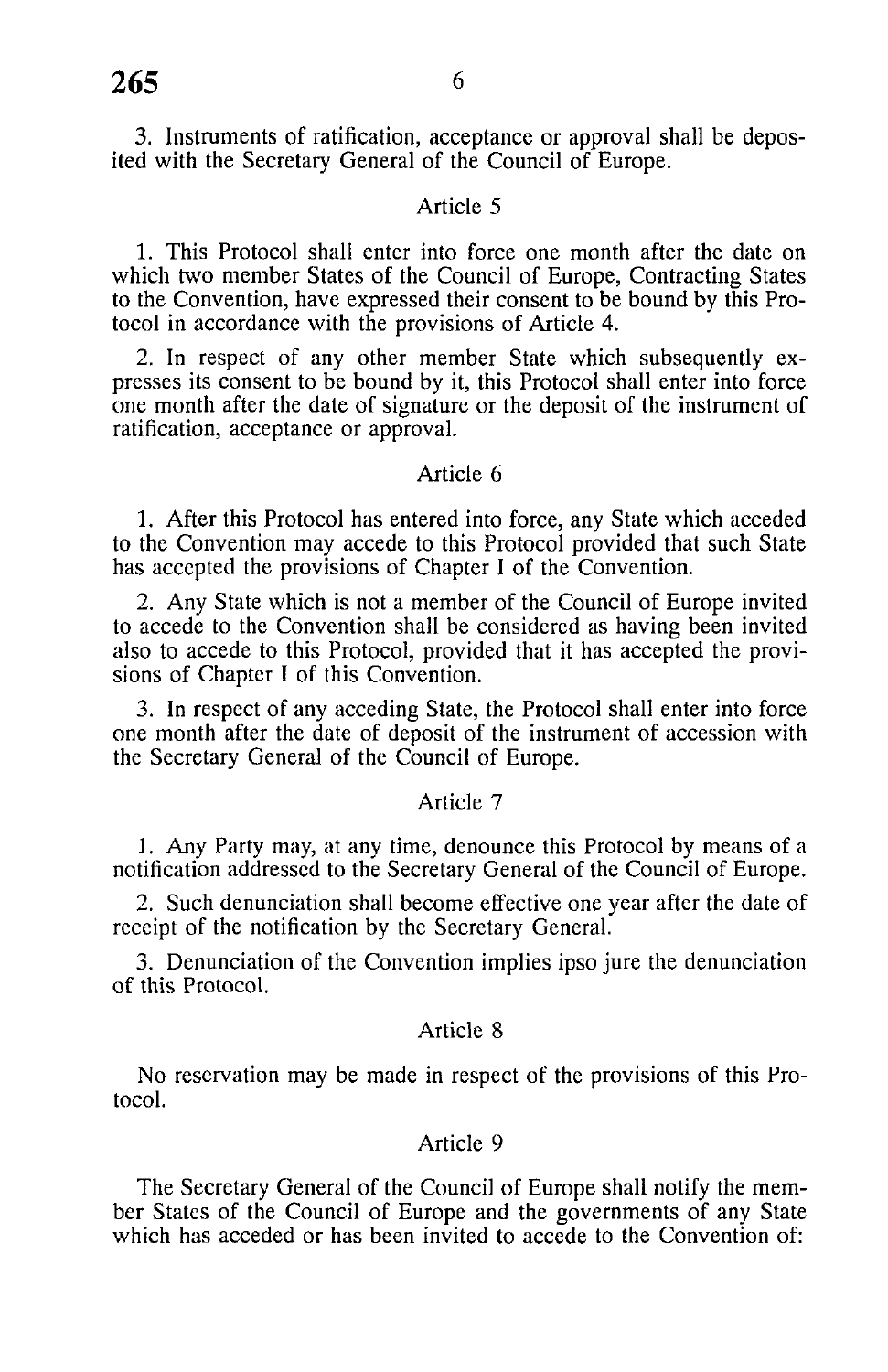3. Les instruments de ratification, d'acceptation ou d'approbation seront déposés près le Secrétaire Général du Conseil de l'Europe.

# Article 5

1. Le présent Protocole entrera en vigueur un mois après la date à laquelle deux Etats membres du Conseil de l'Europe auront exprimé leur consentement à être liés par le présent Protocole conformément aux dispositions de l'article 4.

2. Pour tout autre Etat membre qui exprimera ultérieurement son consentement à être lié par le présent Protocole, celui-ci entrera en vigueur un mois après la date de la signature ou du dépôt de l'instrument de ratification, d'acceptation ou d'approbation.

#### Article 6

1. Après l'entrée en vigueur du présent Protocole, tout Etat qui aura adhéré à la Convention pourra adhérer au présent Protocole à condition d'avoir accepté les dispositions du chapitre l<sup>er</sup> de celle-ci.

2. Tout Etat non membre du Conseil de l'Europe invité à adhérer à la Convention sera considéré comme étant invité à adhérer au présent Protocole à condition d'avoir accepté les dispositions du chapitre l<sup>er</sup> de celle-ci.

3. Pour tout Etat adhérent, le présent Protocole entrera en vigueur un mois après la date du dépôt de l'instrument d'adhésion près le Secrétaire Général du Conseil de l'Europe.

## Article 7

1. Toute Partie peut, à tout moment, dénoncer le présent Protocole en adressant une notification au Secrétaire Général du Conseil de l'Europe.

2. La dénonciation prendra effet une année après la date de la réception de la notification par le Secrétaire Général.

3. La dénonciation de la Convention entraîne de plein droit celle du présent Protocole.

#### Article 8

Aucune réserve n'est admise aux dispositions du présent Protocole.

#### Article 9

Le Secrétaire Général du Conseil de l'Europe notifiera aux Etats membres du Conseil de l'Europe et au gouvernement de tout Etat ayant adhéré ou ayant été invité à adhérer à la Convention: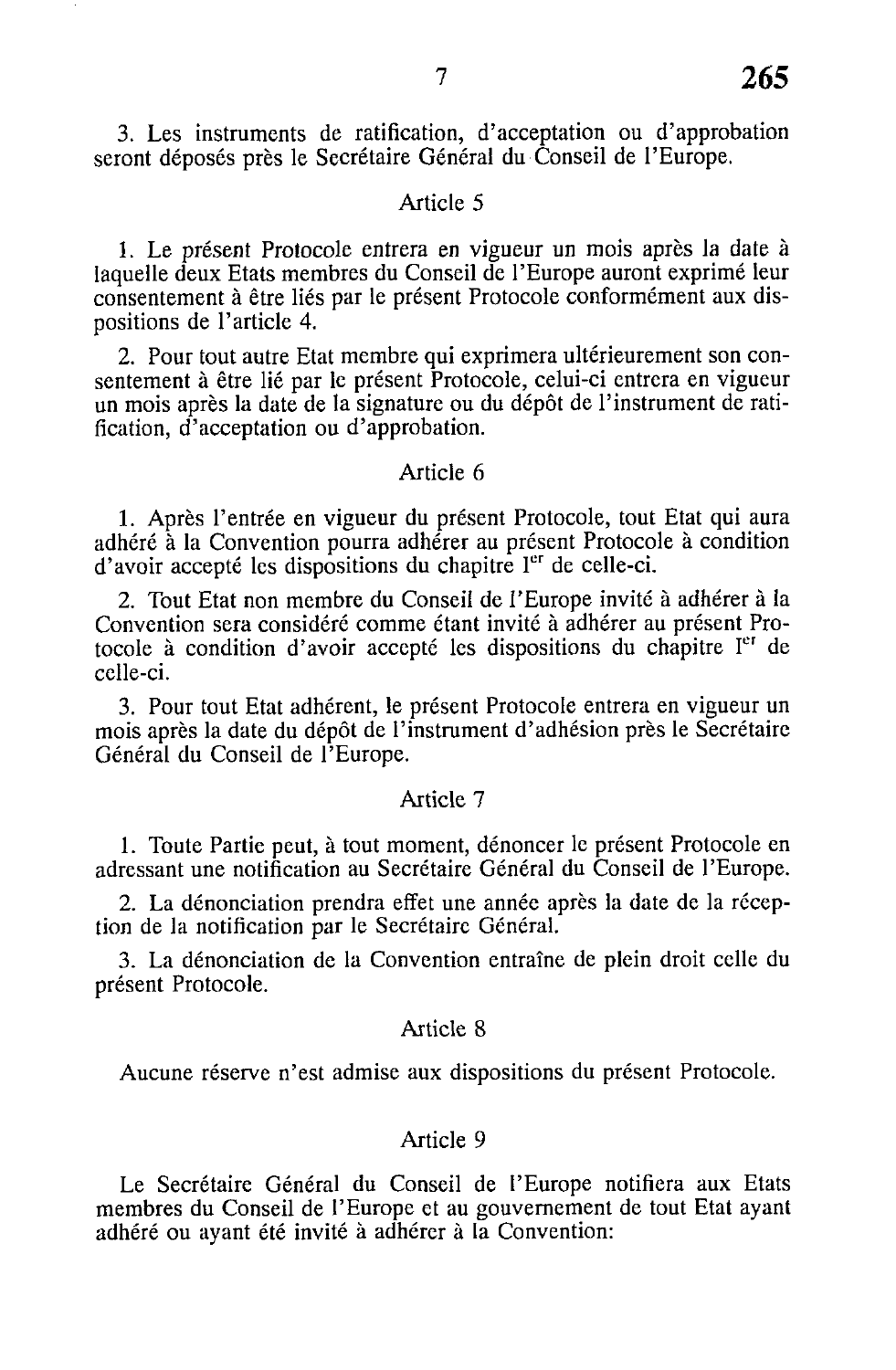a. any signature of this Protocol;

b. the deposit of any instrument of ratification, acceptance, approval or accession;

c. any date of entry into force of this Protocol in accordance with Articles 5 and 6 thereof;

d. any notification received in pursuance of the provisions of Article 7 and the date on which denunciation takes effect.

IN WITNESS WHEREOF the undersigned, being duly authorised thereto, have signed this Protocol.

DONE at Strasbourg, this 2nd day of February 1993, in English and in French, both texts being equally authoritative, in a single copy which shall remain deposited in the archives of the Council of Europe. The Secretary General of the Council of Europe shall transmit certified copies to each member State of the Council of Europe and to any State invited to accede to this Protocol.

Het Protocol is ondertekend voor de volgende Staten:

| Frankrijk <sup>1</sup> ). |  |  |  |  | 2 februari 1993                                                |
|---------------------------|--|--|--|--|----------------------------------------------------------------|
|                           |  |  |  |  | 2 februari 1993                                                |
|                           |  |  |  |  | het Koninkrijk der Nederlanden <sup>1</sup> ) 30 november 1993 |

') Onder voorbehoud van bekrachtiging of aanvaarding.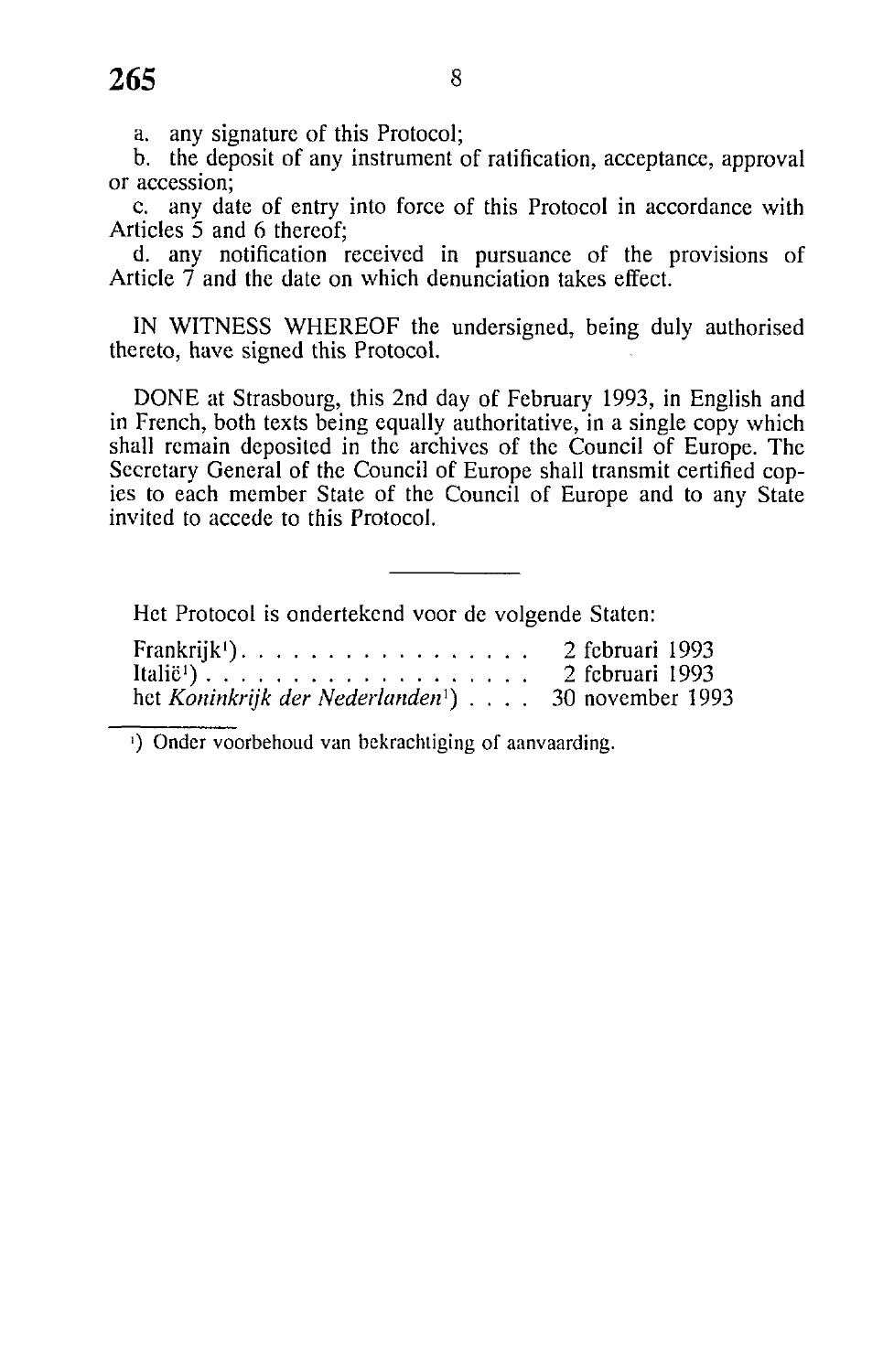a. toute signature du présent Protocole;

b. le dépôt de tout instrument de ratification, d'acceptation, d'approbation ou d'adhésion;

c. toute date d'entrée en vigueur du présent Protocole, conformément à ses articles 5 et 6;

d. toute notification reçue en application des dispositions de l'article 7 et la date à laquelle la dénonciation prend effet.

EN FOI DE QUOI, les soussignés, dûment autorisés à cet effet, ont signé le présent Protocole.

FAIT à Strasbourg, le 2 février 1993, en français et en anglais, les deux textes faisant également foi, en un seul exemplaire qui sera déposé dans les archives du Conseil de l'Europe. Le Secrétaire Général du Conseil de l'Europe en communiquera copie certifiée conforme à chacun des Etats membres du Conseil de l'Europe et à tout Etat invité à adhérer au présent Protocole.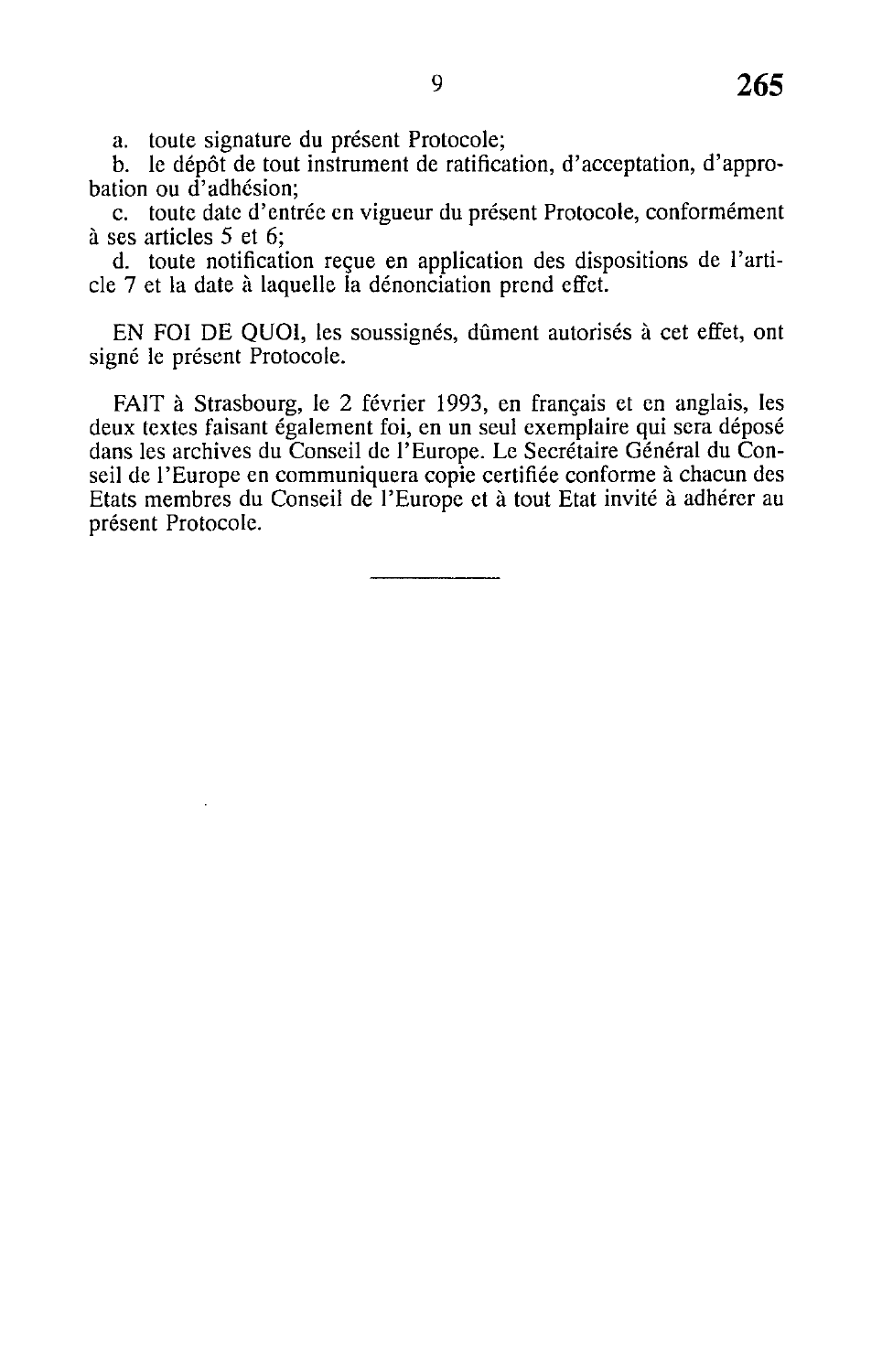#### C. VERTALING

## **Tweede Protocol tot wijziging van het Verdrag betreffende beperking van gevallen van meervoudige nationaliteit en betreffende militaire verplichtingen in geval van meervoudige nationaliteit**

De lidstaten van de Raad van Europa die dit Protocol hebben ondertekend,

Het noodzakelijk geacht hebbend over te gaan tot wijziging van Hoofdstuk I van het Verdrag betreffende beperking van gevallen van meervoudige nationaliteit en betreffende militaire verplichtingen in geval van meervoudige nationaliteit, ondertekend te Straatsburg op 6 mei 1963, hierna te noemen "het Verdrag";

Gelet op het grote aantal migranten die zich duurzaam hebben gevestigd in de lidstaten van de Raad van Europa en de noodzaak hun integratie in de ontvangende Staat te voltooien, met name in het geval van migranten van de tweede generatie, door verkrijging van de nationaliteit van die Staat;

Gelet op het grote aantal gemengde huwelijken in de lidstaten en de noodzaak de verkrijging door de ene echtgenoot van de nationaliteit van de andere echtgenoot en de verkrijging door hun kinderen van de nationaliteit van beide ouders te vergemakkelijken, ten einde de eenheid van nationaliteit binnen een gezin te bevorderen;

Overwegend dat het behoud van de oorspronkelijke nationaliteit een belangrijke factor is bij de verwezenlijking van deze doelstellingen, gelet op Resoluties (77)12 en 13 van de Raad van Europa inzake de nationaliteit van echtgenoten van verschillende nationaliteit en de nationaliteit van staande het huwelijk geboren kinderen, alsmede gelet op de ontwikkelingen in de desbetreffende wetgeving van de lidstaten,

Zijn het volgende overeengekomen:

## Artikel 1

Aan artikel 1 van het Verdrag worden drie nieuwe leden toegevoegd:

"5. Onverminderd de bepalingen van het eerste lid en, waar van toepassing, het tweede lid, kan elk van deze Partijen, wanneer een onderdaan van een Verdragsluitende Partij de nationaliteit verkrijgt van een andere Verdragsluitende Partij op het grondgebied waarvan hij is geboren en verblijft, of zijn gewone verblijf heeft gehad gedurende een tijdvak dat aanvangt voor de leeftijd van 18 jaar, bepalen dat hij de oorspronkelijke nationaliteit behoudt.

6. Onverminderd de bepalingen van het eerste lid en, waar van toepassing, het tweede en het vijfde lid, kan elk van deze Partijen, in geval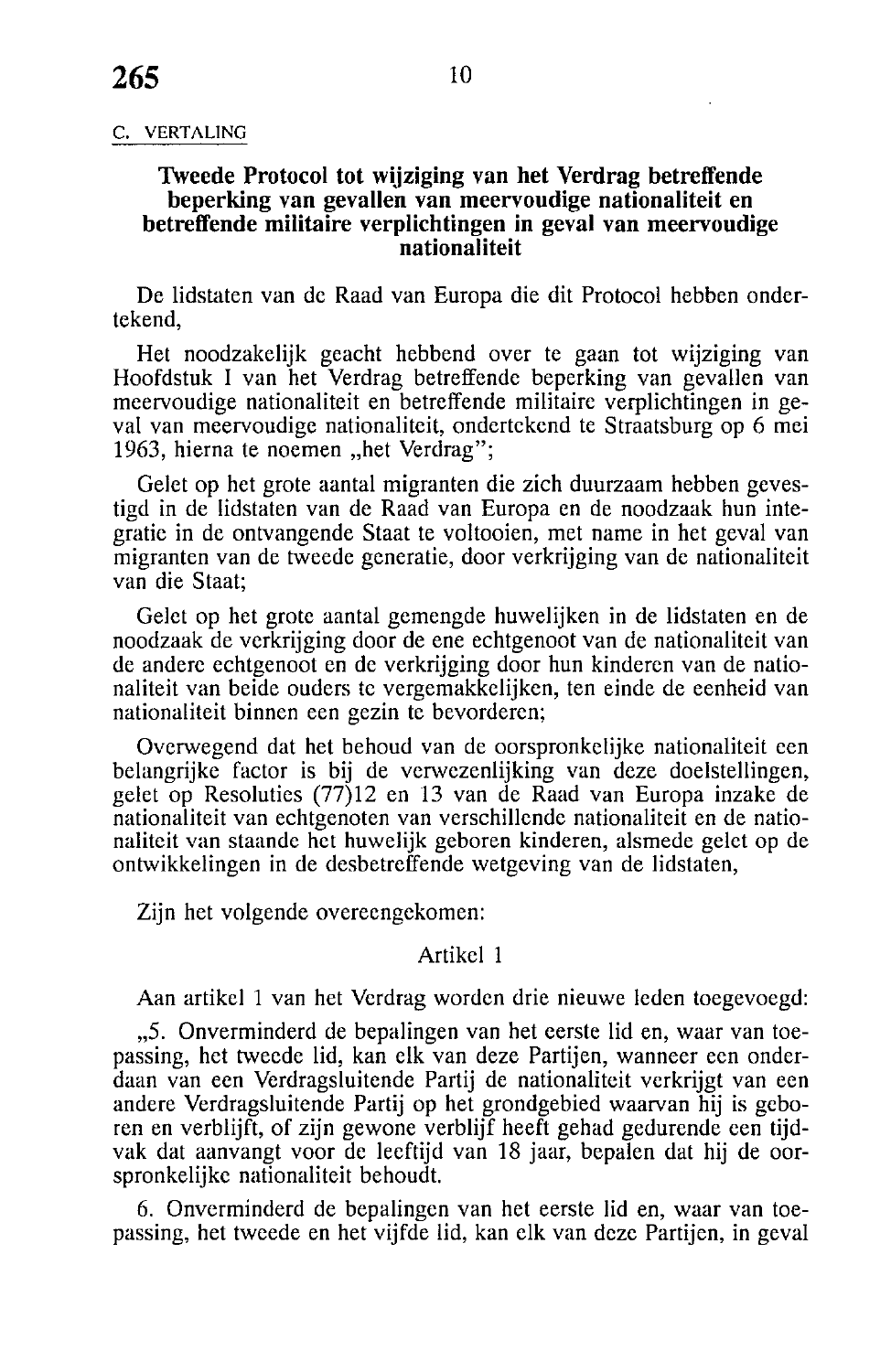van een huwelijk tussen onderdanen van verschillende Verdragsluitende Partijen, bepalen dat de echtgenoot die door een uitdrukkelijke wilsverklaring de nationaliteit van de andere echtgenoot verkrijgt, de oorspronkelijke nationaliteit behoudt.

7. Onverminderd de bepalingen van het tweede lid, waar van toepassing, kan elk van deze Partijen, wanneer een minderjarige onderdaan van een Verdragsluitende Partij wiens ouders onderdanen van verschillende Verdragsluitende Partijen zijn, de nationaliteit van een van zijn ouders verkrijgt, bepalen dat hij de oorspronkelijke nationaliteit behoudt."

#### Artikel 2

De bepalingen van artikel 4 van het Verdrag zijn niet van toepassing op door dit Protocol bestreken aangelegenheden.

#### Artikel 3

1. In de betrekkingen tussen Staten die Partij zijn bij het Verdrag en de bepalingen van zijn Hoofdstuk I toepassen en die tevens Partij zijn bij dit Protocol is Hoofdstuk I van het Verdrag van toepassing:

a. zoals gewijzigd bij dit Protocol; of

b. wanneer de betrokken Staten tevens Partij zijn bij het Protocol van 24 november 1977 tot wijziging van het Verdrag, zoals gewijzigd bij genoemd Protocol en dit Protocol.

2. In de betrekkingen tussen Staten die Partij zijn bij het Verdrag en de bepalingen van zijn Hoofdstuk I toepassen en Partij zijn bij dit Protocol, en Staten die Partij zijn bij het Verdrag en de bepalingen van zijn Hoofdstuk I toepassen en niet Partij zijn bij dit Protocol, is Hoofdstuk I van het Verdrag van toepassing:

a. in zijn oorspronkelijke vorm; of

b. wanneer de betrokken Staten tevens Partij zijn bij het Protocol van 24 november 1977 tot wijziging van het Verdrag, zoals gewijzigd bij genoemd Protocol.

#### Artikel 4

1. Dit Protocol staat open voor ondertekening door de lidstaten van de Raad van Europa die het Verdrag hebben ondertekend, welke Staten hun instemming door het Protocol te worden gebonden, tot uitdrukking kunnen brengen door:

a. ondertekening zonder voorbehoud van bekrachtiging, aanvaarding of goedkeuring;

b. ondertekening onder voorbehoud van bekrachtiging, aanvaarding of goedkeuring, gevolgd door bekrachtiging, aanvaarding of goedkeuring.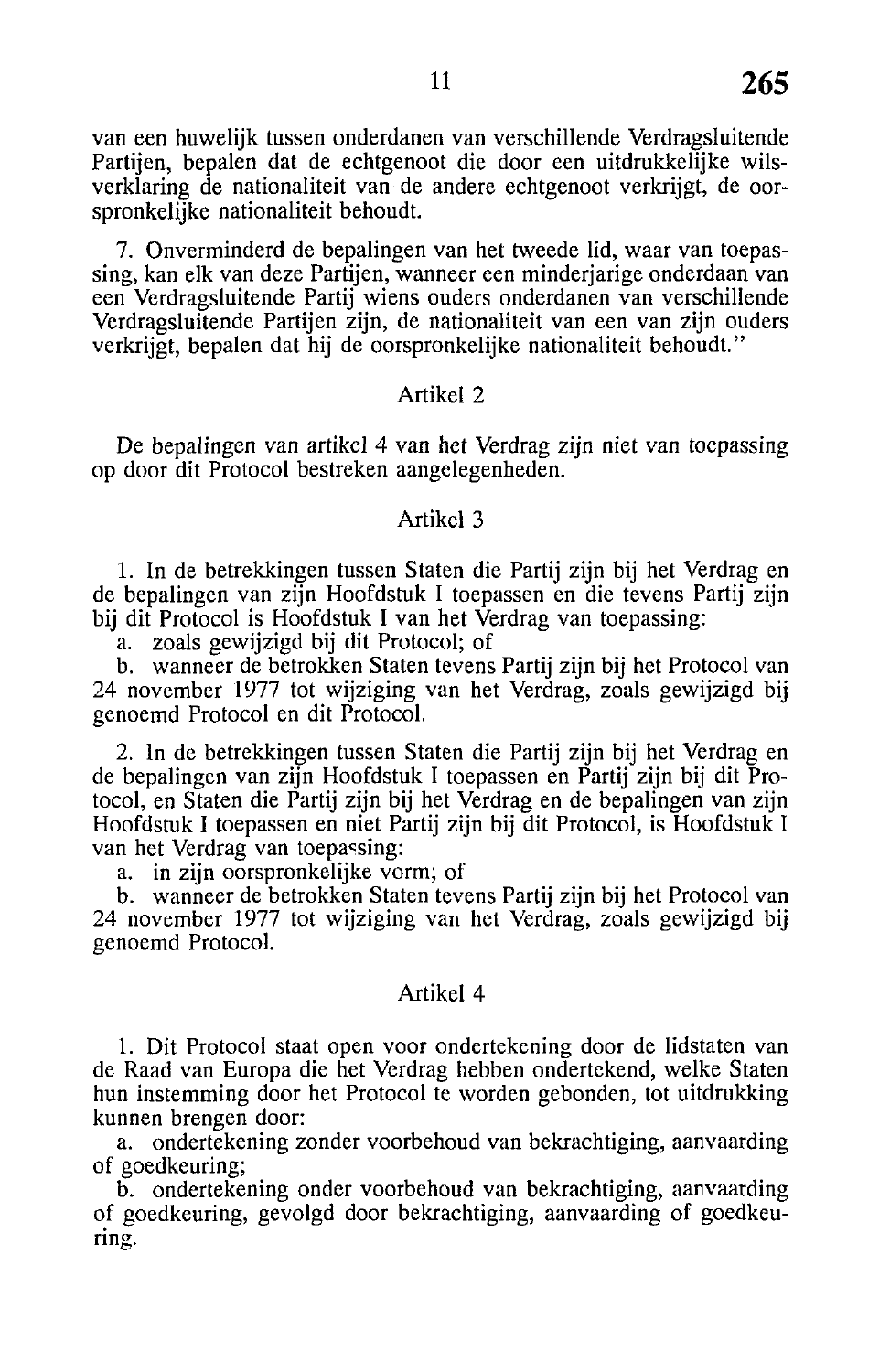2. Een lidstaat van de Raad van Europa mag niet ondertekenen zonder voorbehoud van bekrachtiging, aanvaarding of goedkeuring, of een akte van bekrachtiging, aanvaarding of goedkeuring nederleggen, indien hij niet reeds Verdragsluitende Staat bij het Verdrag is of tegelijkertijd wordt en op voorwaarde dat hij de bepalingen van Hoofdstuk I van het Verdrag toepast.

3. De akten van bekrachtiging, aanvaarding of goedkeuring worden nedergelegd bij de Secretaris-Generaal van de Raad van Europa.

#### Artikel 5

1. Dit Protocol treedt in werking een maand na de datum waarop twee lidstaten van de Raad van Europa die Verdragsluitende Staat bij het Verdrag zijn, hun instemming door dit Protocol te worden gebonden, tot uitdrukking hebben gebracht in overeenstemming met artikel 4.

2. Ten aanzien van iedere andere lidstaat die daarna zijn instemming door dit Protocol te worden gebonden, tot uitdrukking brengt, treedt het in werking een maand na de datum van ondertekening of van nederlegging van de akte van bekrachtiging, aanvaarding of goedkeuring.

## Artikel 6

1. Nadat dit Protocol in werking is getreden, kan iedere Staat die tot het Verdrag is toegetreden tot dit Protocol toetreden, mits die Staat de bepalingen van Hoofdstuk I van het Verdrag heeft aanvaard.

2. Iedere Staat die geen lid is van de Raad van Europa en die is uitgenodigd tot het Verdrag toe te treden, wordt geacht te zijn uitgenodigd tevens tot dit Protocol toe te treden, mits hij de bepalingen van Hoofdstuk I van het Verdrag heeft aanvaard.

3. Ten aanzien van iedere toetredende Staat treedt het Protocol in werking een maand na de datum van nederlegging van de akte van toetreding bij de Secretaris-Generaal van de Raad van Europa.

#### Artikel 7

1. Iedere Partij kan te allen tijde dit Protocol opzeggen door middel van een aan de Secretaris-Generaal van de Raad van Europa gerichte kennisgeving.

2. Deze opzegging wordt van kracht een jaar na de datum van ontvangst van de kennisgeving door de Secretaris-Generaal.

3. Opzegging van het Verdrag houdt van rechtswege opzegging van dit Protocol in.

#### Artikel 8

Ten aanzien van de bepalingen van dit Protocol is geen voorbehoud toegestaan.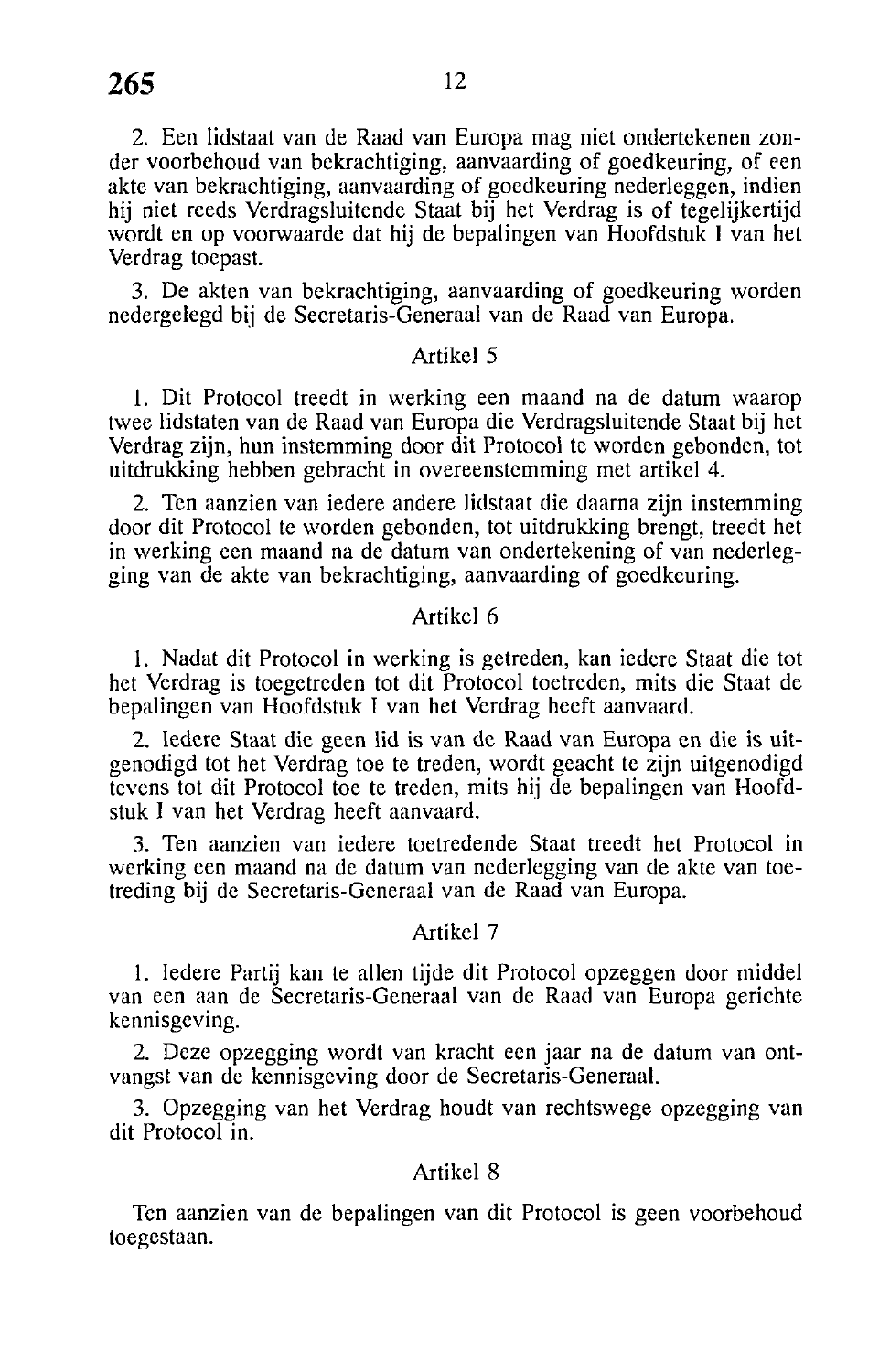# Artikel 9

De Secretaris-Generaal van de Raad van Europa stelt de lidstaten van de Raad van Europa en de regering van iedere Staat die tot het Verdrag is toegetreden of daartoe is uitgenodigd in kennis van:

a. elke ondertekening van dit Protocol;

b. de nederlegging van elke akte van bekrachtiging, aanvaarding, goedkeuring of toetreding;

c. elke datum van inwerkingtreding van dit Protocol overeenkomstig de artikelen 5 en 6;

d. elke kennisgeving ontvangen ingevolge de bepalingen van artikel 7 en de datum waarop de opzegging van kracht wordt.

TEN BLIJKE WAARVAN de ondergetekenden, daartoe naar behoren gemachtigd, dit Protocol hebben ondertekend.

GEDAAN te Straatsburg op 2 februari 1993, in de Engelse en de Franse taal, zijnde beide teksten gelijkelijk gezaghebbend, in een enkel exemplaar dat wordt nedergelegd in het archief van de Raad van Europa. De Secretaris-Generaal van de Raad van Europa doet elke lidstaat van de Raad van Europa en elke Staat die is uitgenodigd tot dit Protocol toe te treden, voor eensluidend gewaarmerkte afschriften van dit Protocol toekomen.

*(Voor de ondertekeningen zie bh. 8 van dit Tractatenblad)*